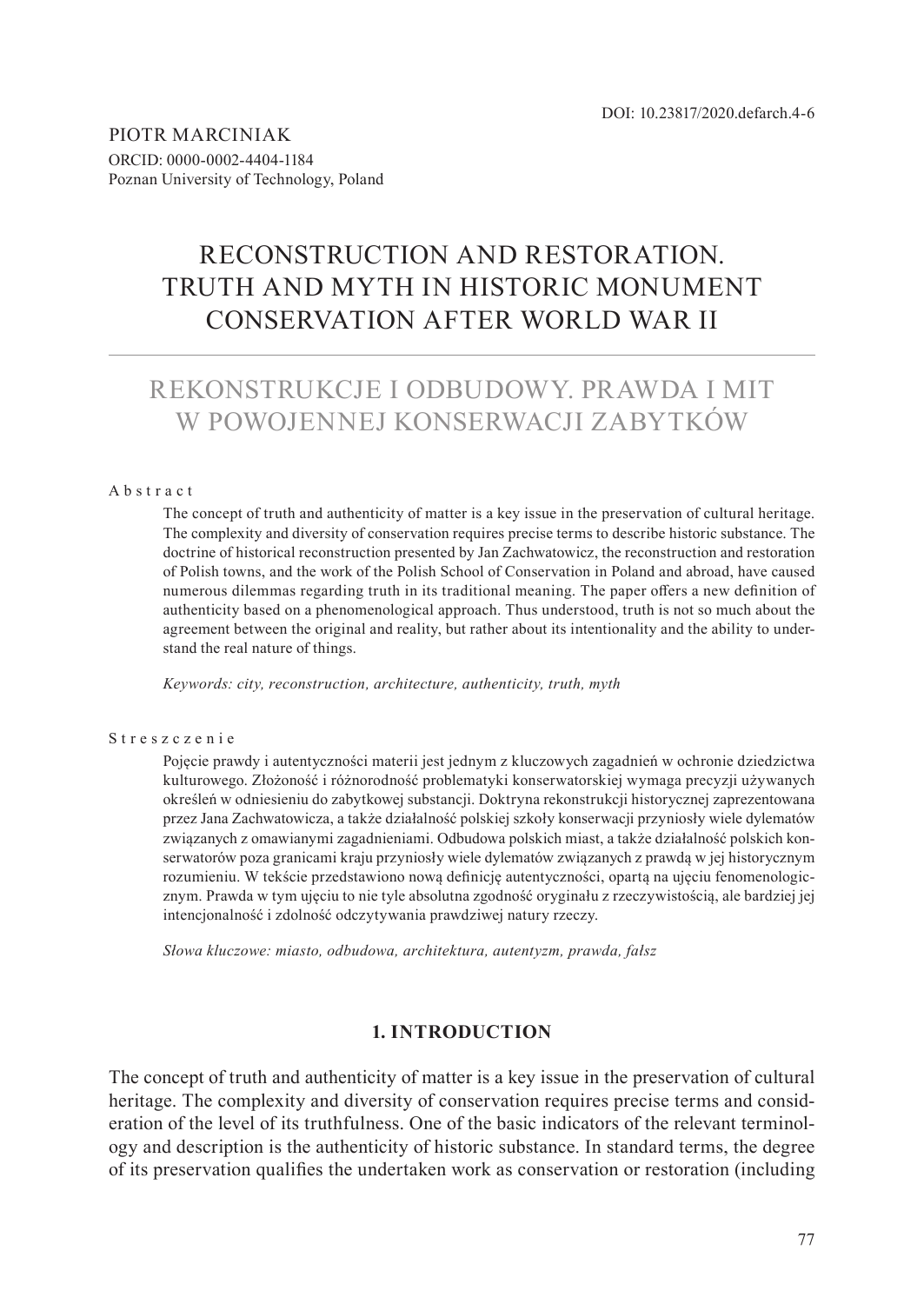reconstruction) or non-conservation work. The latter includes new features that did not exist before the work was initiated, which may display traits of reconstruction or anastylosis. Non-conservation also includes architectural creation based on historic form, for example retroversion and retrospective creation, or entirely contemporary form, for example adaptation, redevelopment, or expansion.<sup>1</sup>

Many of the abovementioned methods were used in the process of rebuilding towns and broadly understood conservation of historic monuments after World War II. They were used in Poland and abroad under the so-called Polish School of Conservation. For many years, there have been doubts as to their authenticity and degree of correspondence to the original methods in the context of reconstructing the cities that were destroyed during the war. Reconstruction was one of the principal conservation goals in the 1940s and 1950s in Poland, given that in many cities (e.g. in Warsaw, Wrocław, Gdańsk and Poznań) the scale of damage reached around 95% of the tangible substance. One of the most ambitious plans was to fully rebuild historic districts, motivated equally by emotional and political considerations, as well as practical residential needs.

In 1946, architect and heritage conservator Jan Zachwatowicz published a text entitled *Program i zasady konserwacji zabytków* (Programme and principles for the conservation of historic monuments), where he wrote about the intentions of the new conservation projects:

Whole pages of our history wrote in stone by architecture were torn out with premeditation [...] The issue of architectural heritage is a basic social matter, a matter of the nation's culture. In this regard, we cannot use a unilaterally abstract theory. We must take into account the needs of today.<sup>2</sup>

Subsequently, purpose and pragmatism became key not only in the conservation domain, but also in ethical and moral terms.

Does the conservation doctrine of the period and the superior role of authentic historic substance really explain how Polish cities were reconstructed and redeveloped? Why was it accepted in terms of authenticity and social significance? Were these works authentic and true? One can ask in the words of Pilate: *Quid est veritas?*<sup>3</sup>

# **2. TRUTH AS A PHILOSOPHICAL CONCEPT**

Truth is one of the basic philosophical categories in the area of cognition theory. It is also a problem of the practical activity of historic monument conservation. The opposites 'true' and 'false' have different contexts and areas of meaning. The philosophic understanding of the terms refers to statements or judgments that are regarded as their authentic characteristic.<sup>4</sup>

<sup>1</sup> Cf.: *Schemat działań konserwatorskich w architekturze* [in:] E. Małachowicz, *Konserwacja i rewaloryzacja architektury w środowisku kulturowym*, Oficyna Wydawnicza Politechniki Wrocławskiej, Wrocław 2007, pp. 93–94.

<sup>2</sup> J. Zachwatowicz, *Program i zasady konserwacji zabytków*, Biuletyn Historji Sztuki i Kultury, 1946, no. 1/2., p. 52.

<sup>3</sup> 'Cóż to jest prawda?' Jan 18:38. *Biblia Tysiąclecia*, Pallotinum, Poznań 1990.

<sup>4</sup> M. Przełęcki, *Prawda*, Filozofia Nauki, 1993, vol. 1, no. 2–3, pp. 389–390.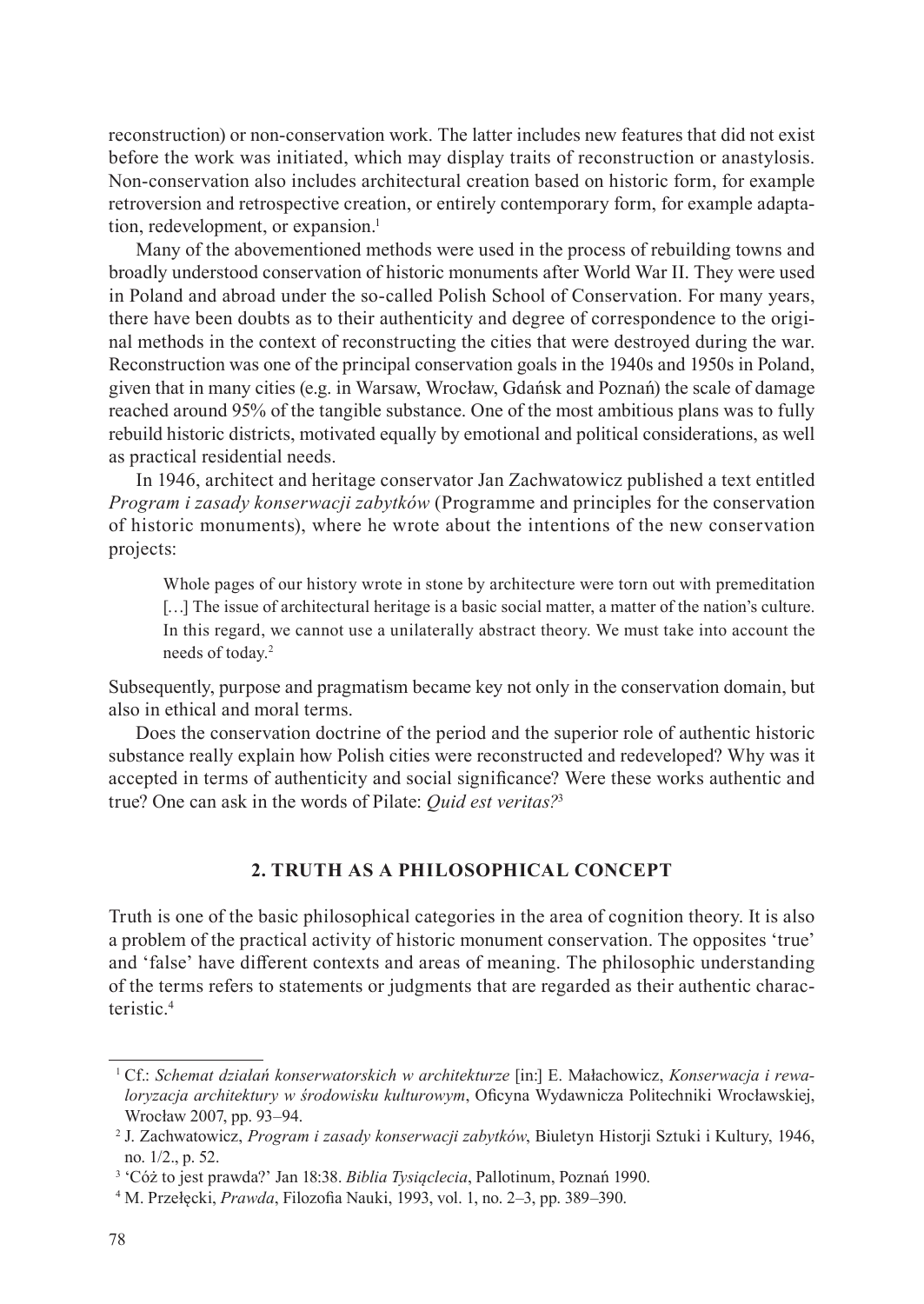The oldest concept of truth is outlined in Aristotle's *Metaphysics*, where the true statement is a statement (judgment) that is in agreement with reality.<sup>5</sup> This definition, which refers to the concept of objectivity, is the most classical, but has, nonetheless, been the subject of numerous attacks and criticisms.<sup>6</sup>

Aristotle's concept was expanded in scholastic terms by Thomas Aquinas, who defined truth as *adequatio rei et intellectus* (truth is the correspondence of the thing and the intellect). In this most cohesive, Thomistic view, truth, together with unity, goodness, and so forth, is seen as 'transcendental' and its conception as interchangeable with being.<sup>7</sup> However, in his famous work *Questiones de veritate*, Thomas also mentioned another definition of truth, which is understood as *manifestatio*, or unveiling (revelation). This definition comes from Saint Augustine and from Hilary of Poitiers. Their writings point to a view that truth refers directly to a revealed being in what it is and the fact that it is. The cognising subject approaches the thing wanting to, if one may say so, 'unite' with it in the intention of pure reference. Truth, in this case, is not brought down to trial, but is the original, non-biased recognition of the thing. The only condition a subject must meet is openness.<sup>8</sup>

Architectural and conservation work also requires a definition of truth understood as and referring to a spatial object. Of particular interest, in the context of preserving and understanding a historic monument, is the objective concept of truth seen as a value in phenomenological terms. Martin Heidegger arbitrarily defined truth as 'Being-uncovering'.

His work *Being and Time* suggests that 'Being-true' ('truth') means 'Being-uncovering [entdeckend-sein].'<sup>9</sup> Moreover, 'truth has by no means the structure of an agreement between knowing and the object in the sense of a likening of one entity (the subject) to another (the Object)'.<sup>10</sup> Nonetheless, Heidegger did emphasise that his concept did not undermine or invalidate the traditional definition. He believed that every statement of 'being-uncovering' determined a possible 'relationship of agreement', which was traditionally (since Aristotle) connected to the essence of truth, whereas the very presumption of a given thing had its real rationale in its source. With a certain attitude of openness, the actual reception of a statement transferred itself into being-uncovering aiming towards the being in question (during the reception of the statement).<sup>11</sup>

This type of intentionality seems to be a very important feature of truth: a very useful one in terms of heritage preservation and the authenticity of matter.

## **3. DOCTRINE OF HISTORIC RECONSTRUCTION**

In 1945, at the National Conference of Art Historians, Zachwatowicz presented a detailed doctrine for historical reconstruction, saying:

<sup>&</sup>lt;sup>5</sup> 'To say of what is that it is not, or of what is not that it is, is false, or of what is that it is, or of what is not that it is not, is true'. Aristoteles, *Metafizyka*, Wydawnictwo Naukowe PWN, Warszawa 2009.

<sup>6</sup> From the point of view of pragmatism and purpose in architecture, it is particularly interesting to note the relativization of truth in Richard Rorty's pragmatism-solidarity. Cf.: R. Rorty, *Obiektywność, relatywizm i prawda*, Fundacja Aletheia, Warszawa 1999.

<sup>7</sup> W. Stróżewski, *Tak-tak, nie-nie (kilka uwag o prawdzie)*, Instytut Jana Pawła II, Lublin 1988.

<sup>8</sup> After: *ibidem*, p. 30.

<sup>9</sup> M. Heidegger, *Bycie i czas*, Wydawnictwo Naukowe PWN, Warszawa 1994, p. 309.

<sup>10</sup> *Ibidem*, p. 297.

<sup>11</sup> R. Rożdżeński, *Zagadnienie istoty prawdy w rozprawie Martina Heideggera Bycie i czas*, Logos i Ethos, 2014, no. 1 (36), p. 160.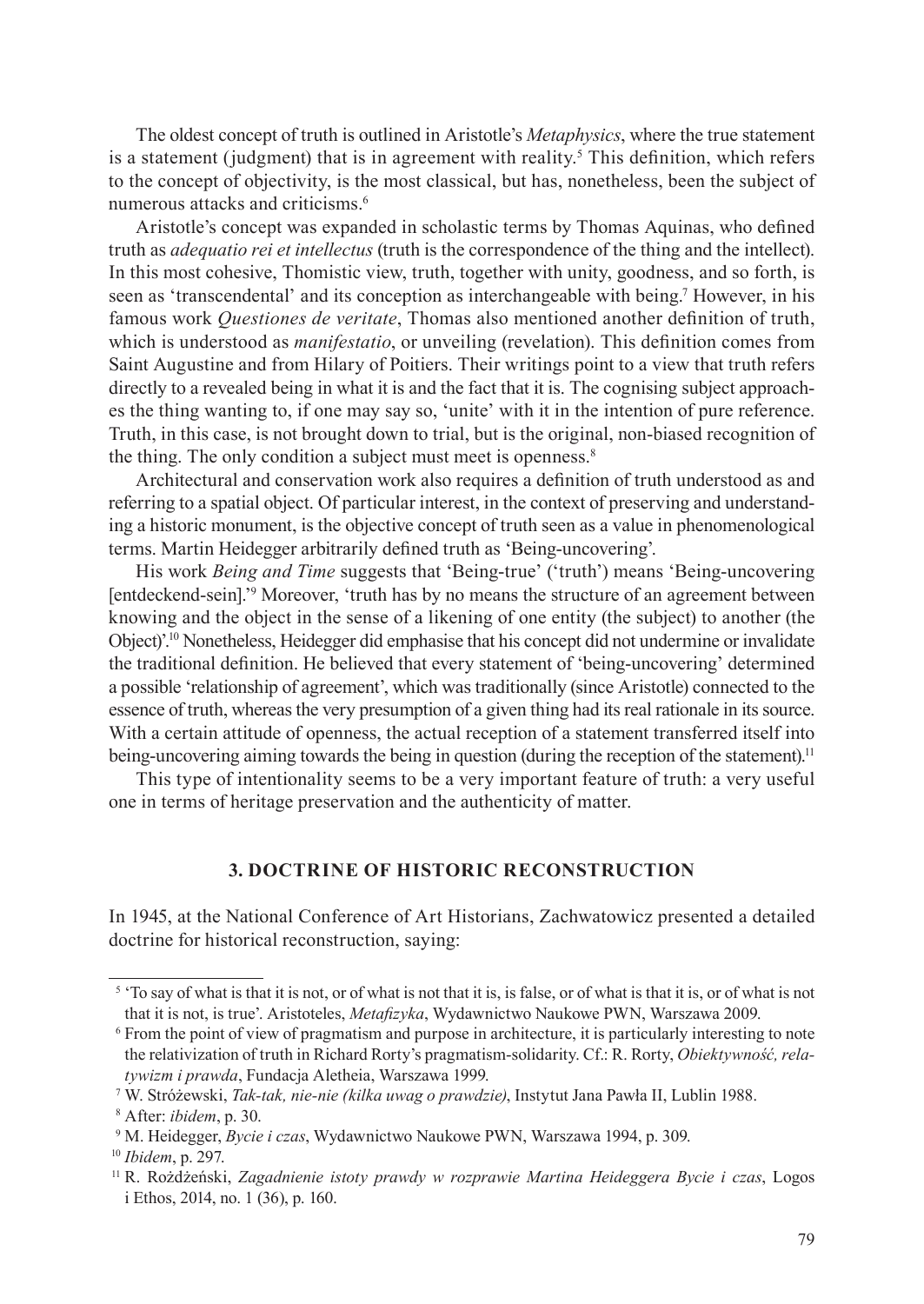As we cannot accept that our cultural monuments have been forcibly torn from us, we will reconstruct them. We will rebuild them from the foundations to pass on to the future generations, if not in the authentic, then at least in the exact form of these monuments that still lives in memory and is accessible in the materials. […] Our sense of responsibility towards the future generations demands the restoration of what has been destroyed, a full reconstruction aware of the tragedy of the committed conservation fraud [emphasis added].<sup>12</sup>

Zachwatowicz formulated two main principles concerning the preservation of historic heritage. According to the first, the primary demand and criterion was the need to preserve the characteristic features of Polish culture. In order to prevent the distortion or corruption of these features, it was necessary to extend the conservation framework not only to the most valuable monuments, but also in some instances, to seemingly less valuable and strongly damaged ones. This also determined the scope and priorities of conservation, restoration and even reconstruction of works of art and monuments of the past. The criteria that determined the priority and method of conservation were based on artistic and historical value.<sup>13</sup> The second principle of the Polish approach to conservation formulated by Zachwatowicz was the organic integration of monuments of the past into contemporary life. Within the scope of architectural, technical and economic problems, as well as broadly understood landscaping and town planning issues, '[t]he values of the cultural past must not only be respected, but also used to meet the needs and undertakings of today, as a natural element of modern culture and modern life'.<sup>14</sup> In practice, this meant that the preserved buildings were given new functions, as required by the social and economic needs of the time.

In the face of the deliberate massive destruction of the Polish cultural heritage by the Nazis, and by the Soviet army in the Recovered Territories, the previously applied conservation criterion of authenticity lost its significance. The loss of many invaluable monuments, the destruction of Warsaw, Gdańsk, Poznań and 250 other cities in the Recovered Territories, made their reconstruction not only a conservation issue, but also an important social, economic, and political priority.

The subsequent reconstruction was based on the conservation doctrine formulated by Zachwatowicz in the aforementioned conservation programme of 1949, where he postulated a departure from pure concepts towards restoration and reconstruction of the destroyed monuments.<sup>15</sup>

In the doctrinal sense, Zachwatowicz referenced Alfred Lauterbach, in particular his texts from the 1930s, where he emphasised the necessary conservation and restoration of architectural heritage after the Great War of 1914–1918. According to Zachwatowicz, the reference to Lauterbach was the only possible measure to counteract the tragic threat towards not only Poland's cultural attainment, but also to its national existence.<sup>16</sup> One of the typical traits of the 'Polish School' was the close integration of planning, architectural and conservation issues, as well as 'the treatment of historical urban complexes as living elements of the modern city'.<sup>17</sup>

<sup>12</sup> J. Zachwatowicz, *Program…*, *op. cit*., p. 48.

<sup>13</sup> J. Zachwatowicz, *Udział Państwa w opiece nad pomnikami kultury*, Ochrona Zabytków, 1948, no. 1, p. 3.

<sup>14</sup> *Ibidem*, por. W. Kalinowski (ed.), *Zabytki urbanistyki i architektury w Polsce. Odbudowa i konserwacja*, vol. 1, *Miasta historyczne*, Arkady, Warszawa 1986.

<sup>15</sup> The author has discussed these issues in: P. Marciniak, *Konteksty i modernizacje. Studia z dziejów architektury i urbanistyki w PRL*, Wydawnictwo Politechniki Poznańskiej, Poznań 2018, pp. 37–57.

<sup>16</sup> J. Zachwatowicz, O polskiej szkole odbudowy i konserwacji zabytków, Ochrona Zabytków, 1981, no. 1–2, p. 8.

<sup>17</sup> *Ibidem*, p. 9.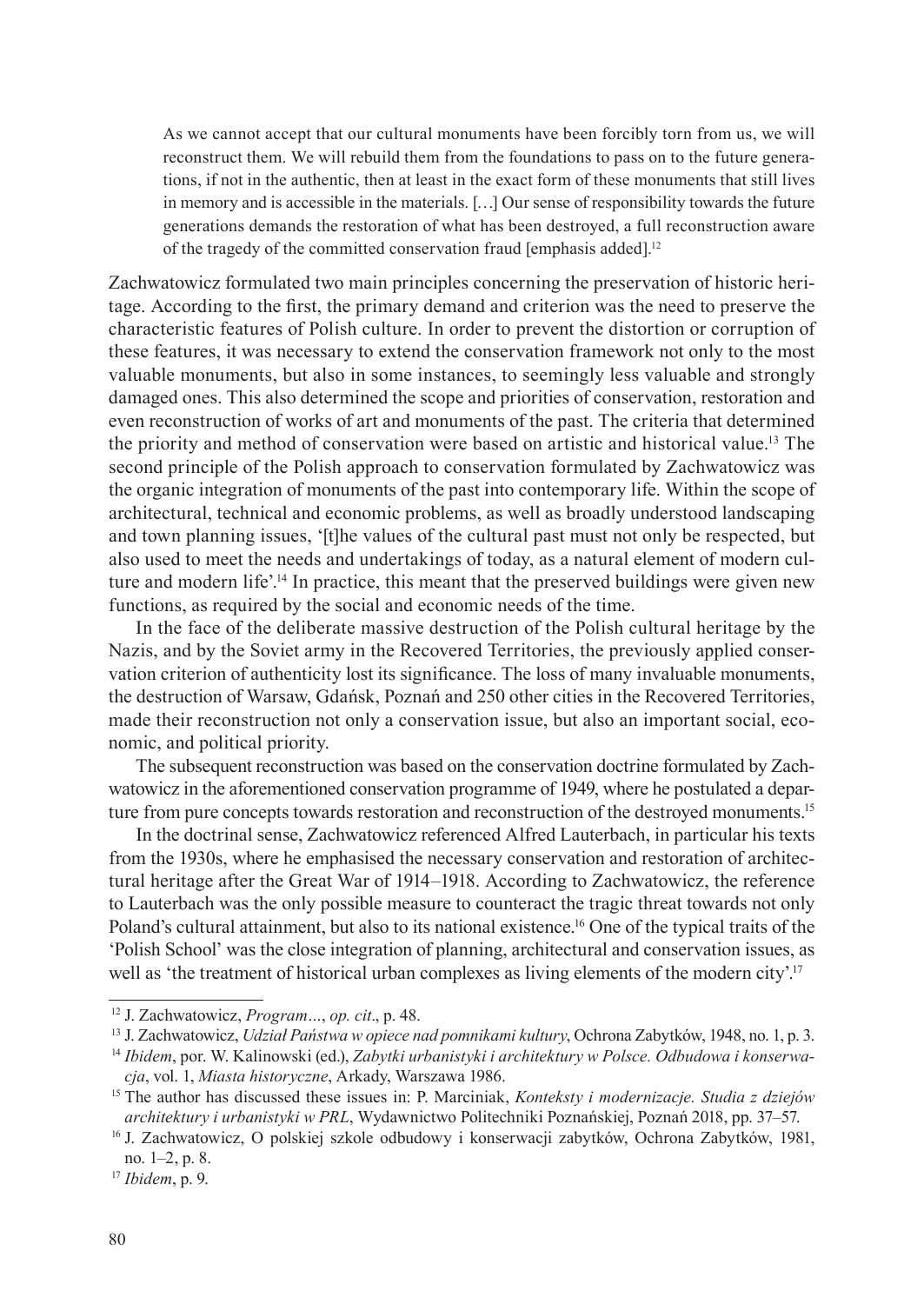The reconstruction of Polish cities: Warsaw, Gdańsk and Poznań, carried out using methods promoted by Zachwatowicz, prompted international interest. A number of individual projects, for instance the reconstruction of the W-Z Route and the Royal Castle in Warsaw, the Cathedral in Wrocław, and the City Hall in Poznań, showcased the functioning of historic monuments in a completely new context.

### **4. INTERNATIONAL CONSERVATION WORK**

As noted earlier, the work of the Polish School of Conservation was met with interest on an international level. One of the best-known international projects was the Polish Conservation Mission established by renowned archaeologist Professor Kazimierz Michałowski. The mission operated under a research programme of the Kairo-based Polish Centre of Mediterranean Archaeology of the University of Warsaw. Michałowski made his major discoveries in the area of the former kingdom of Nubia. The excavations were supported by UNESCO and their goal was to protect the historic sites from flooding by the Nile. The threat of sinking numerous archaeological sites and ancient temples was connected to the construction of the Aswan Dam on the Nile and the artificial reservoir known as Lake Nasser, which was to supply water for irrigating fields in Egypt.<sup>18</sup>

In recognition of his merits and extensive research, Michałowski was elected chairman of an international committee of seven experts who oversaw the conservation work at the Temple of Ramses II in Abu Simbel. The unusual undertaking was planned between 1960 and 1963 by experts from the Arabic countries, France, Germany, Italy, Poland, Sweden and the United Kingdom.<sup>19</sup> The final project was implemented in 1964, based on a method proposed by the Egyptian and Swedish teams. The idea was to lift the temple without complicated machinery. This involved cutting it into small blocks that could be moved one by one to the high bank of the Nile, where they would be reassembled facing the same direction and in mutual alignment.<sup>20</sup> As Michałowski commented:

We have always believed that the protection and securing of these monuments [Abu Simbel] should be done 'in situ', without resorting to even the most spectacular, yet extremely risk-involving state-of-the-art measures for separating temples from their natural and historical foundation, which is rock. The experience of recent years, when the problem of conservation and restoration of architecture has become an element of mainstream culture, has taught us that often, despite the best intentions and advanced conservation methods, irreparable damage has, indeed, been caused. We believe that in relation to the unique monuments of the rock temples at Abu Simbel, we must not make any mistake with regard to future generations for whom we must preserve these monuments.<sup>21</sup>

<sup>18</sup> Ł. Kościółek, *Z Tarnopola do Faras. Życie i działalność naukowa prof. Kazimierza Michałowskiego*, [in:] J.C. Kałużny (ed.), *Starożytność chrześcijańska. Materiały zebrane*, vol. 4, Wydawnictwo Naukowe Papieskiej Akademii Teologicznej, Kraków 2016, p. 202.

<sup>19</sup> L.M. Dąbrowski, *Międzynarodowa akcja zabezpieczenia zabytków w Abu Simbel*, Ochrona Zabytków 1965, no. 1, p. 3.

<sup>20</sup> *Ibidem*, p. 20.

<sup>21</sup> K. Michałowski, *Introduction* [in:] Dąbrowski Ł. (ed.), *Project for the protection of Abu Simbel Temples*, vol. 1, Scientific Society of Civil Engineering Experts in Poland, Warszawa 1962, pp. 1–2.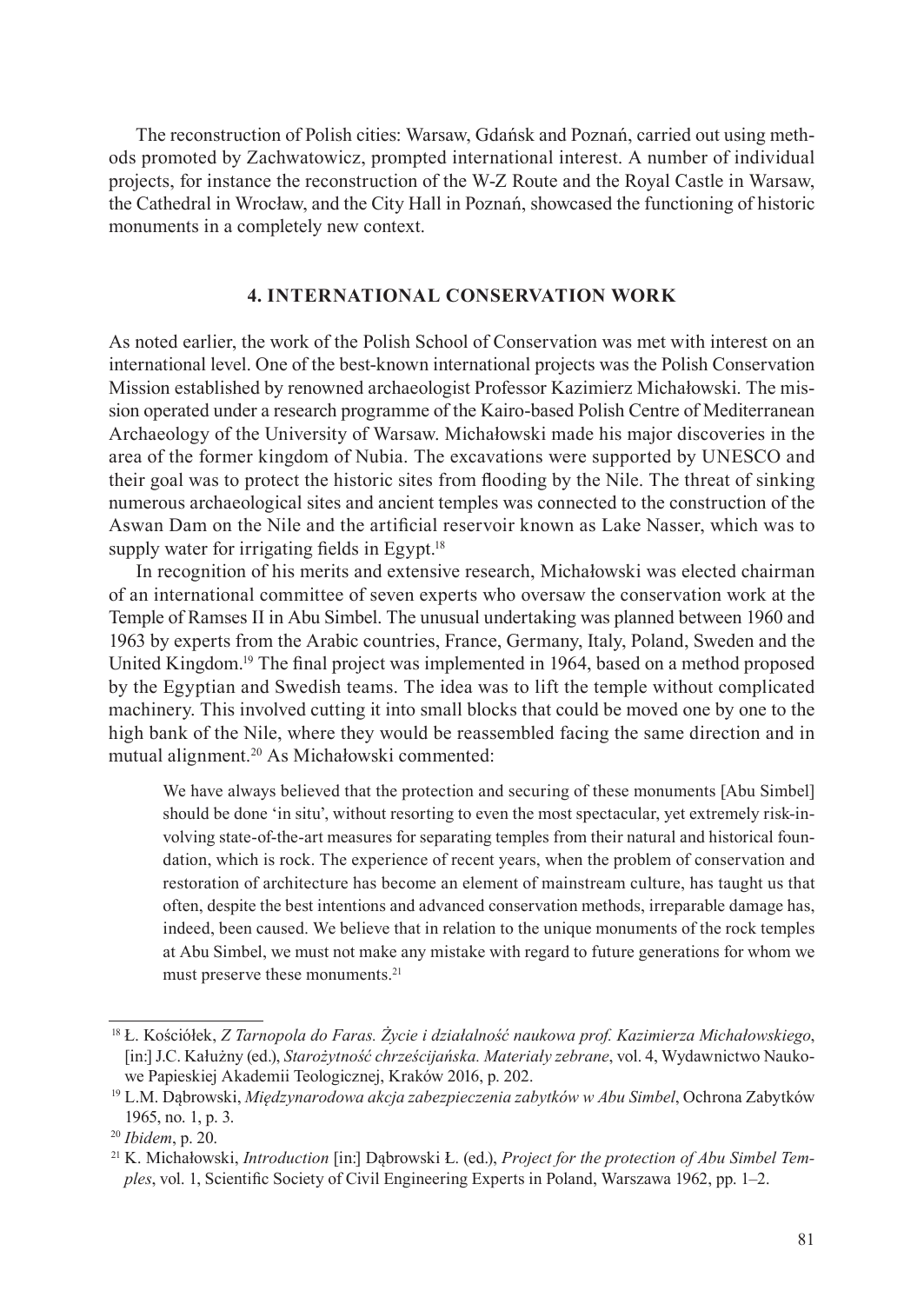The intentionality of this approach outweighed the doctrinal paradigm and pointed towards a different view of truth and falsehood of the reconstruction rationalised by the unique value of the preserved site.

Abu Simbel is one of the most spectacular examples of Michałowski's conservation work, and it is hard to ignore the connection with the doctrine previously applied in Poland aiming to preserve major monuments of culture. In this case, however, the doctrine applied to Ancient Egypt, and Michałowski's motivation does not seem one-sided. Apart from their ethical dimension, such projects existed in a political context whereby they formed an 'iron curtain' between the western and eastern spheres of influence in the Middle East. One cannot discount the fact that the Aswan High Dam was built from Soviet funds and was inaugurated in 1964 by Soviet First Secretary Nikita Khrushchev and President of Egypt Gamal Abdel Nasser. This was a clear sign of the friendship between the Soviet Union and Egypt and of the shift of Soviet influence to the African continent.<sup>22</sup> Hence the important role of UNESCO and the participation of experts from many other countries, including Poland, which aimed to create a balance between the involvement of the Eastern and Western Blocs.

### **5. RECEPTION OF THE POLISH SCHOOL OF CONSERVATION**

The work of Polish conservators has been described in literature as the 'Polish School of Conservation of Historic Monuments and Sites', and its achievements are still referenced today. Nonetheless, the restoration activities and methods adopted in Poland received mixed reviews from various circles. Some of these were quite critical, and the term 'Polish School' was used in a pejorative sense.<sup>23</sup> Despite this, there was also a considerable number of positive responses concerning its principles, for instance that of Professor Roberto Pane, $24$  as well as those which took note of the political context, as did Professor Walter Frodl, an expert in conservation theory. According to Frodl, 'after 1945, the rebuilding of Polish cities and, above all, the capital city of Warsaw, was a strictly political task. The reconstruction of the historic environment gave a nation threatened with extinction a visible and tangible national past'.<sup>25</sup> Even Zachwatowicz believed that the Polish situation was only a 'temporary' departure from the prevailing conservation doctrine. His stance was further confirmed in the Venice Charter.<sup>26</sup>

The Polish experience was, nonetheless carefully observed, as evidenced by the subsequent reconstruction of historic monuments and sites in Italy, Germany and France. For example, the new war-forced doctrine provided the basis for the reconstruction of the historic form of Saint-Malo, a city on the English Channel destroyed during the Allied operations in

<sup>22</sup> L. Allais, *Integrities: The Salvage of Abu Simbel*, Grey Room, 2013, no. 50, pp. 11–12.

<sup>23</sup> G. Torsten, *"Zum Wiederaufbau von Warschau." On the Reconstruction of Warsaw*, Deutsche Kunst und Denkmalpflege, 1958, no. 16, p. 79.

<sup>24</sup> R. Pane, *Restauro dei monumenti e conservazione dell'ambiente antico* [in:] *Attualità urbanistica del monumento e dell'ambiente antico*, Centro studi della Trienale di Milano, Milano, pp. 10–11.

<sup>25</sup> W. Frodl, *Der Europa, Preis fur Denkmalpflege*, Osterreichische Zeitschrift fur Kunst und Denkmalpflege, 1976, vol. 30, p. 10, quote from: J. Zachwatowicz, *O polskiej szkole…*, *op.cit.*, p. 9.

<sup>&</sup>lt;sup>26</sup> In fact, Zachwatowicz distanced himself from the doctrine and treated the post-war recovery work as an exception to the principles of conservation. See: *ibidem*, p. 9.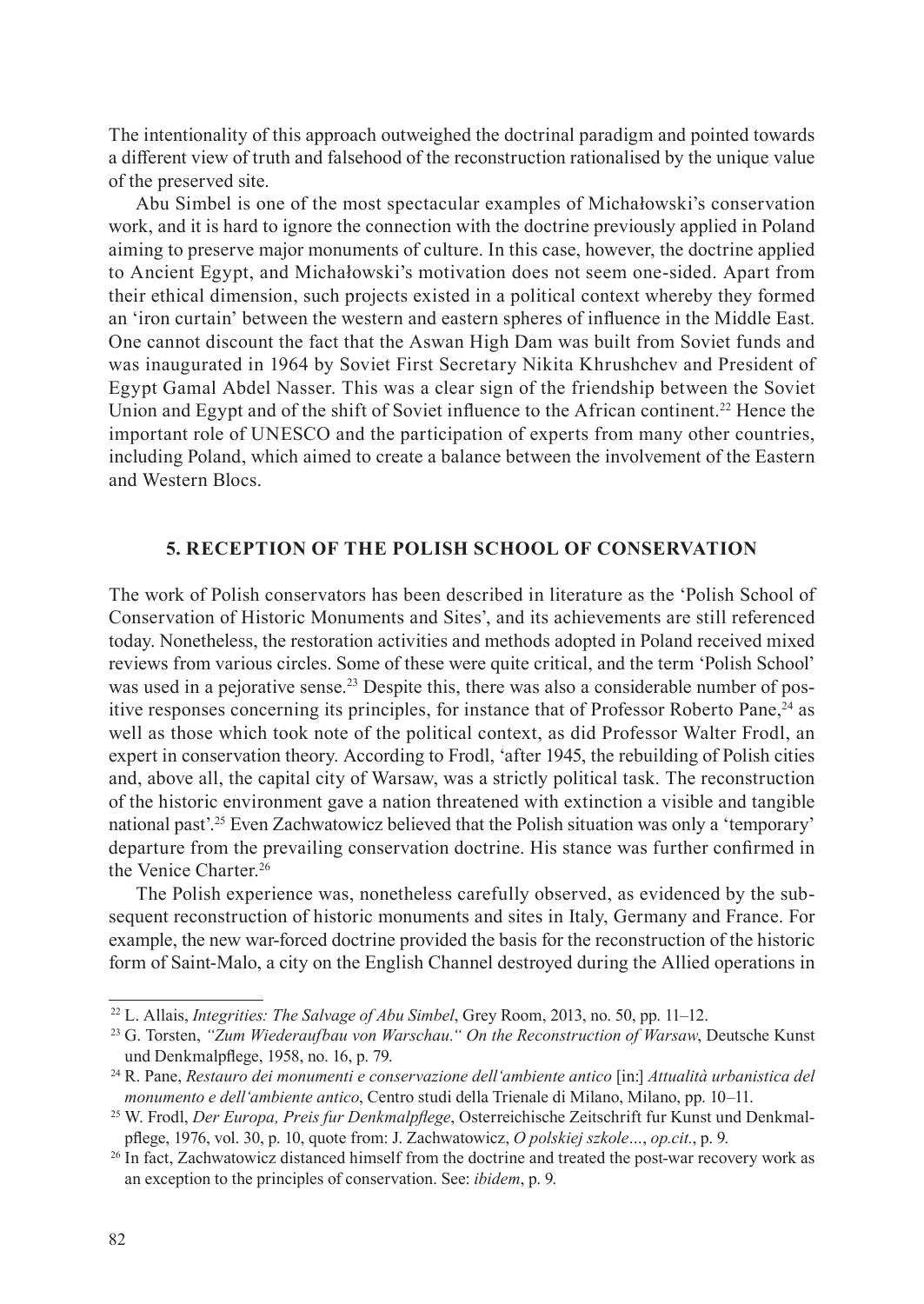1944. <sup>27</sup> The significance of Polish accomplishments was emphasised during a debate on the heritage preservation law in 1962 by the French Parliament, during which André Malraux said: 'Even with the best intentions in mind, let us not destroy the old streets of Avignon when Poland is rebuilding, stone by stone, the oldest square in Warsaw'.<sup>28</sup>

Starting in the late 1940s, the doctrinal theory and practical achievements of the Polish conservation philosophy (treated in part as propaganda) were presented at international conservation exhibitions and conferences.<sup>29</sup> The most important of these took place in 1964 in Venice, where Zachwatowicz actively contributed to the aforementioned Venice Charter, which set out new trends in monument conservation.<sup>30</sup> Furthermore, international experts and researchers visited Poland to see the accomplishments of the Polish conservation circles. Among them was Professor Birchler from Switzerland and Professor Geoffrey Webb of the British Royal Commission on Historical Monuments.

Looking for references to truth and its definitions, one cannot ignore the connection between the reconstruction and conservation concepts and politics. The attitude of the contemporary authorities could, in part, be explained by Zachwatowicz's aforementioned dramatic appeal 'to save the characteristic features of Polish culture'. The rebuilding of cities was an effort to preserve as many authentic elements as possible, to reconstruct the missing pieces, and to provide a new function to the finished projects, to satisfy both practical and ideological demands.

The new political ideology inevitably led to the disassembly of the still new pre-war avant-garde approach to town planning. By taking on the investor role, the state took control of the entire system of town planning where public patronage refocused not only on public institutions, museums, and historic buildings, but also on the entire urban space, including its purpose and function. Subsequently, the work of Polish conservators went on to become a technical accomplishment, whilst playing an ideological role in the new political doctrine.

The conversion of many old town areas into residential districts was a political undertaking and was intended to add a 'working-class' feature to historically developed city centres. Indeed, in Poznań, Warsaw and Wrocław, one of the priorities was to convert the old market squares and old town areas into residential neighbourhoods, as opposed to earlier plans of creating 'cultural districts'. Consequently, historic truth was merely a reference to intent in the implementation of the political vision.

#### **6. CONCLUSION**

The loss of many invaluable monuments and sites, the destruction of Warsaw, Gdańsk, Poznań and 250 other cities in the Recovered Territories made their reconstruction not only a conservation issue, but also a social, economic, and political priority. The meticulous reconstruction of Polish cities became a manifestation of continuity and a symbol of historic heritage. During the post-war period, it expressed an attachment to traditional town planning and architectural landscapes rooted in the past. Even later, these past activities of Polish conservators were

<sup>27</sup> *Ibidem*, p. 9.

<sup>28</sup> J. Zachwatowicz, *Ochrona zabytków w Polsce*, Wydawnictwo Polonia, Warszawa 1965, p. 143.

<sup>29</sup> The Polish School of Conservation is also the subject of T. Jakimowicz's text *Polska Szkoła Konserwatorska – mit i rzeczywistość* in Kwartalnik Architektury i Urbanistyki, vol. 38, no. 3–4.

<sup>30</sup> J. Zachwatowicz, *Ochrona* zabytków, *op. cit.*, pp. 139–145.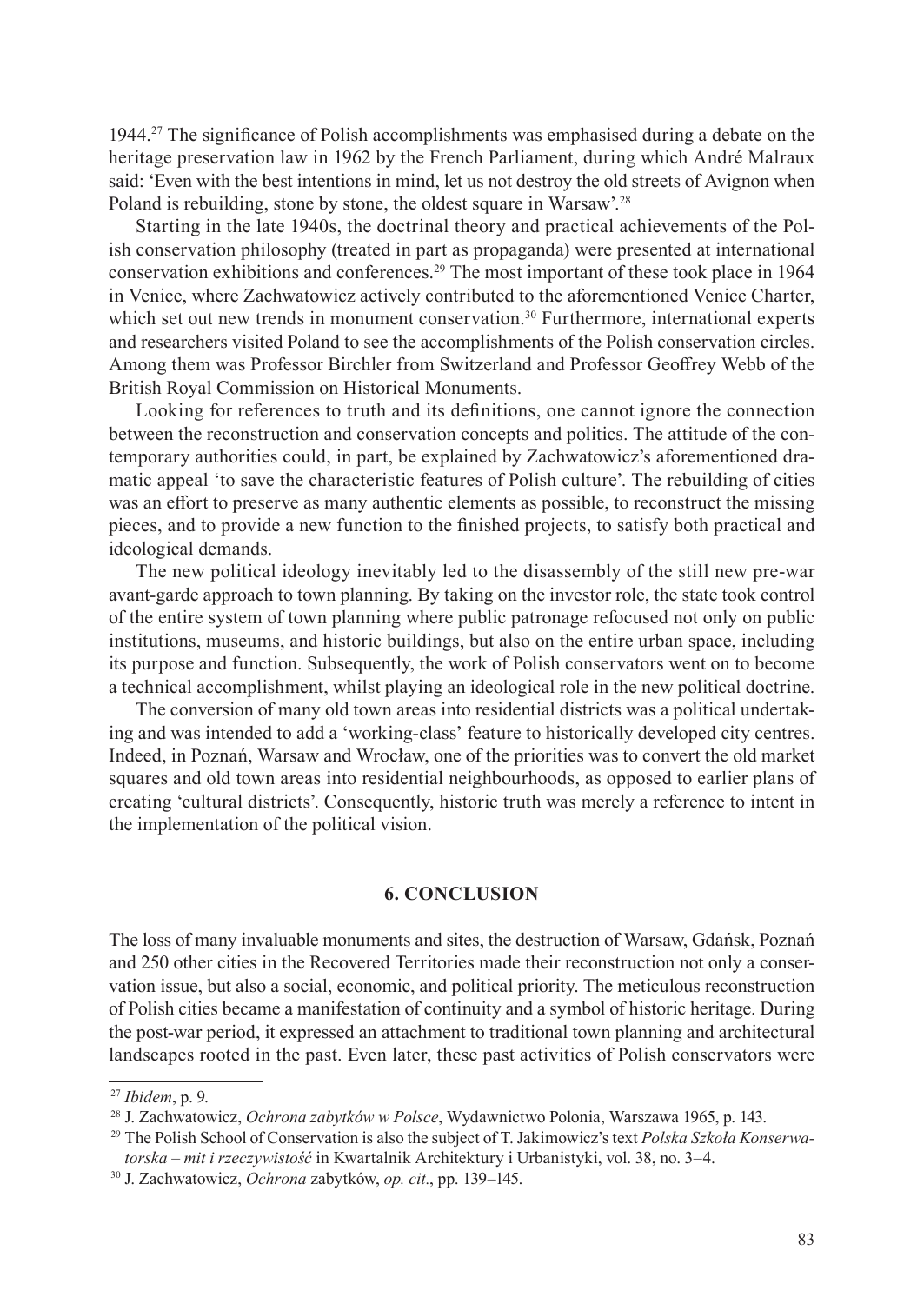perceived in different ways. In some cases, they were seen as kitsch, and as a romantic illusion in others. According to Gregory Ashworth, the Polish School of Conservation was part of the trend of restoring and reconstructing lost heritage, next to the restored Stoa in Athens, the historic Venetian-styled palace at Disney World, and the Parthenon replica in Nashville, Tennessee.<sup>31</sup> On the other hand, Charles Jencks in *The Language of Post-Modern Architecture* regarded the reconstruction of the Old Town in Warsaw as a symbol of Poland's restoration, and included it in the postmodern narrative of direct revivalism.<sup>32</sup>



- Ill. 1. Street vendor in the ruins of Warsaw. Source: PAP/ National Digital Archives
- Ill. 2. War damage in Główne Miasto in Gdańsk with a view of Mariacki Church. Source: Biblioteka Gdańska Polskiej Akademii Nauk
- Ill. 3. Jan Zachwatowicz. Source: PAP/ National Digital Archives
- Ill. 4. War damage in Stary Rynek in Poznań. Phot. Z. Zielonacki. Source: Archiwum Wydawnictwa Poznańskiego

<sup>31</sup> G.J. Ashworth, *Conservation as Preservation or as Heritage: Two Paradigms and Two Answers*, Built Environment, 1997, vol. 23, no. 2, pp. 97–98.

<sup>32</sup> C. Jencks, *Architektura postmodernistyczna*, Wydawnictwo Arkady, Warszawa 1987, p. 94 [*The language of post-modern architecture*, Academy Editions, London 1978].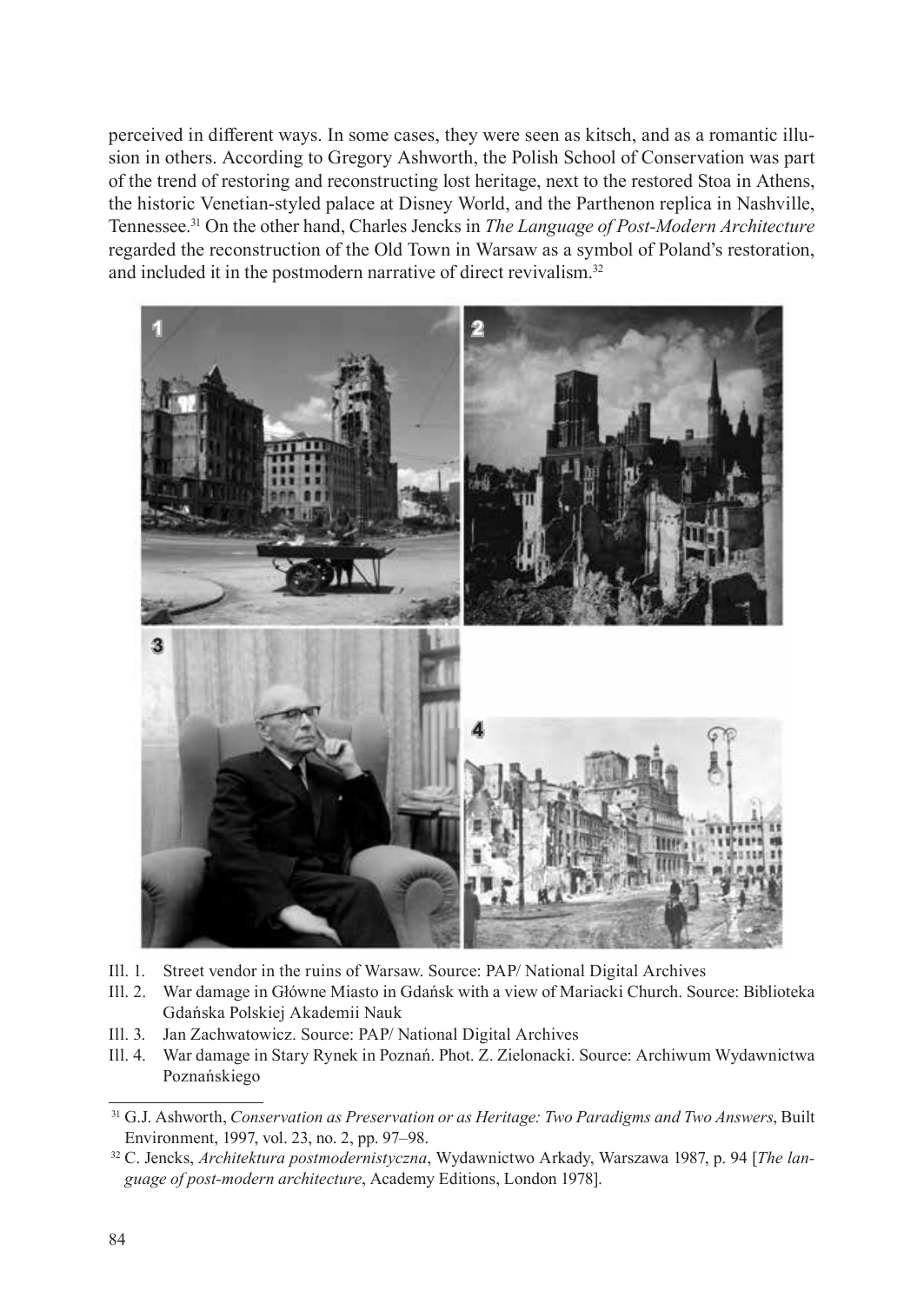It should be noted that the subsequent second wave of 'postmodern' reconstruction in the 1970s and 1980s showed a different approach to the problem of authenticity and understanding of truth in conservation. The projects alluded to former urban layouts (in towns like Szczecin, Elbląg, Głogów and Lubin in the Recovered Territories) and replaced these with new forms that were, quite often, a pastiche of historic architecture. The rationale for the first wave of reconstruction and restoration was the massive scale of war damage, whereas the second may provoke serious doubts of an ethical nature. Both lead to questions about the myth and the limits of truth in heritage preservation and conservation of historical monuments.

In this respect, it is helpful to refer to another understanding of authenticity. Truth, in phenomenological terms, is not so much about the absolute agreement between the original and reality, but rather about its intentionality and the ability to understand the true nature of things. It is also the ability to understand the original intention and the 'being-discovering' of reality. It is not so much about relativising the agreement of judgments and statements, but rather about emphatically reaching the essence of the original thing, or in other words, the true thing. Truth is the agreement of spirit and matter, which in the intention of creators is the measure of its truthfulness.



- Ill. 5. Kazimierz Michałowski in the National Museum in Warsaw. Phot. Harry Weinberg. Source: Wikimedia Commons
- Ill. 6. Abu Simbel. Assembly of the Great Temple after its transfer, 1967. Source: Wikimedia Commons
- Ill. 7. Warsaw. Plac Zamkowy and King Sigismund's Column. Phot. W. Echeński, Biblioteka UMK
- Ill. 8. Stary Rynek and City Hall in Poznań after reconstruction. Phot. David Castor. Source: Wikimedia Commons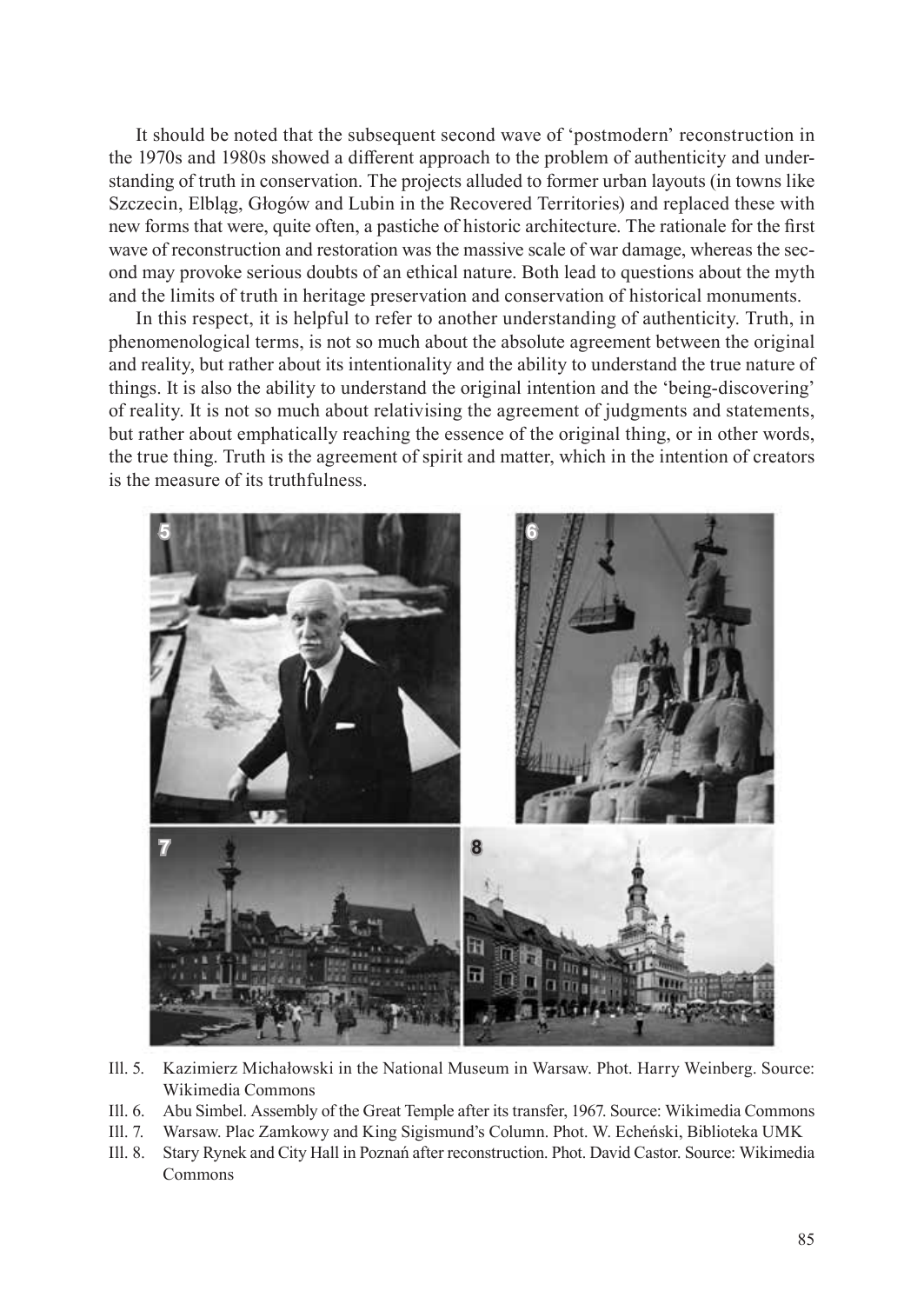### References

- [1] Allais L., *Integrities: The Salvage of Abu Simbel*, Grey Room, 2013, no. 50, pp. 6–45.
- [2] Aristoteles, *Metafizyka*, Wydawnictwo Naukowe PWN, Warszawa 2009.
- [3] *Biblia Tysiąclecia*, Pallotinum, Poznań 1990.
- [4] Ashworth G.J., *Conservation as Preservation or as Heritage: Two Paradigms and Two Answers*, Built Environment, 1997, vol. 23, no. 2, pp. 92–102.
- [5] Dąbrowski L.M., *Międzynarodowa akcja zabezpieczenia zabytków w Abu Simbel*, Ochrona Zabytków, 1965, no. 1, pp. 3–29.
- [6] Heidegger M., *Bycie i czas*, Wydawnictwo Naukowe PWN, Warszawa 1994.
- [7] Jakimowicz T., *Polska Szkoła Konserwatorska mit i rzeczywistość*, Kwartalnik Architektury i Urbanistyki, 1993, vol. 38, no. 3–4, pp. 421–427.
- [8] Jencks C., *Architektura postmodernistyczna*, Wydawnictwo Arkady, Warszawa 1987.
- [9] Kalinowski W. (ed.), *Zabytki urbanistyki i architektury w Polsce. Odbudowa i konserwacja*, vol. 1, *Miasta historyczne*, Arkady, Warszawa 1986.
- [10] Kościółek Ł., *Z Tarnopola do Faras. Życie i działalność naukowa prof. Kazimierza Michałowskiego* [in:] Kałużny J.C. (ed.), *Starożytność chrześcijańska. Materiały zebrane*, vol. 4, Wydawnictwo Naukowe Papieskiej Akademii Teologicznej, Kraków 2016.
- [11] Małachowicz E., *Konserwacja i rewaloryzacja architektury w środowisku kulturowym*, Oficyna Wydawnicza Politechniki Wrocławskiej, Wrocław 2007.
- [12] Marciniak P., *Konteksty i modernizacje. Studia z dziejów architektury i urbanistyki w PRL*, Wydawnictwo Politechniki Poznańskiej, Poznań 2018.
- [13] Michałowski K., *Introduction* [in:] Dąbrowski Ł. (ed.), *Project for the protection of Abu Simbel Temples*, vol. 1, Scientific Society of Civil Engineering Experts in Poland, Warszawa 1962.
- [14] Pane R., *Restauro dei monumenti e conservazione dell'ambiente antico* [in:] *Attualità urbanistica del monumento e dell'ambiente antico*, Centro studi della Trienale di Milano, Milano 1958.
- [15] Przełęcki M., *Prawda*, Filozofia Nauki, 1993, vol. 1, no. 2–3, pp. 389–399.
- [16] Rorty R., *Obiektywność, relatywizm i prawda*, Fundacja Aletheia, Warszawa 1999.
- [17] Rożdżeński R., *Zagadnienie istoty prawdy w rozprawie Martina Heideggera Bycie i czas*, Logos i Ethos, 2014, no. 1 (36), pp. 151–171.
- [18] Stróżewski W., *Tak-tak, nie-nie (kilka uwag o prawdzie)*, Instytut Jana Pawła II, Lublin 1988.
- [19] Torsten G., *"Zum Wiederaufbau von Warschau." On the Reconstruction of Warsaw*, Deutsche Kunst und Denkmalpflege, 1958, no. 16, pp. 79–81.
- [20] Zachwatowicz J., *Ochrona zabytków w Polsce*, Wydawnictwo Polonia, Warszawa 1965.
- [21] Zachwatowicz J., *O polskiej szkole odbudowy i konserwacji zabytków*, Ochrona zabytków, 1981, no. 1–2, pp. 4–10.
- [22] Zachwatowicz J., *Program i zasady konserwacji zabytków*, Biuletyn Historji Sztuki i Kultury, 1946, no. 1/2, pp. 48–52.
- [23] Zachwatowicz J., *Udział Państwa w opiece nad pomnikami kultury*, Ochrona Zabytków, 1948, no. 1, pp. 2–6.